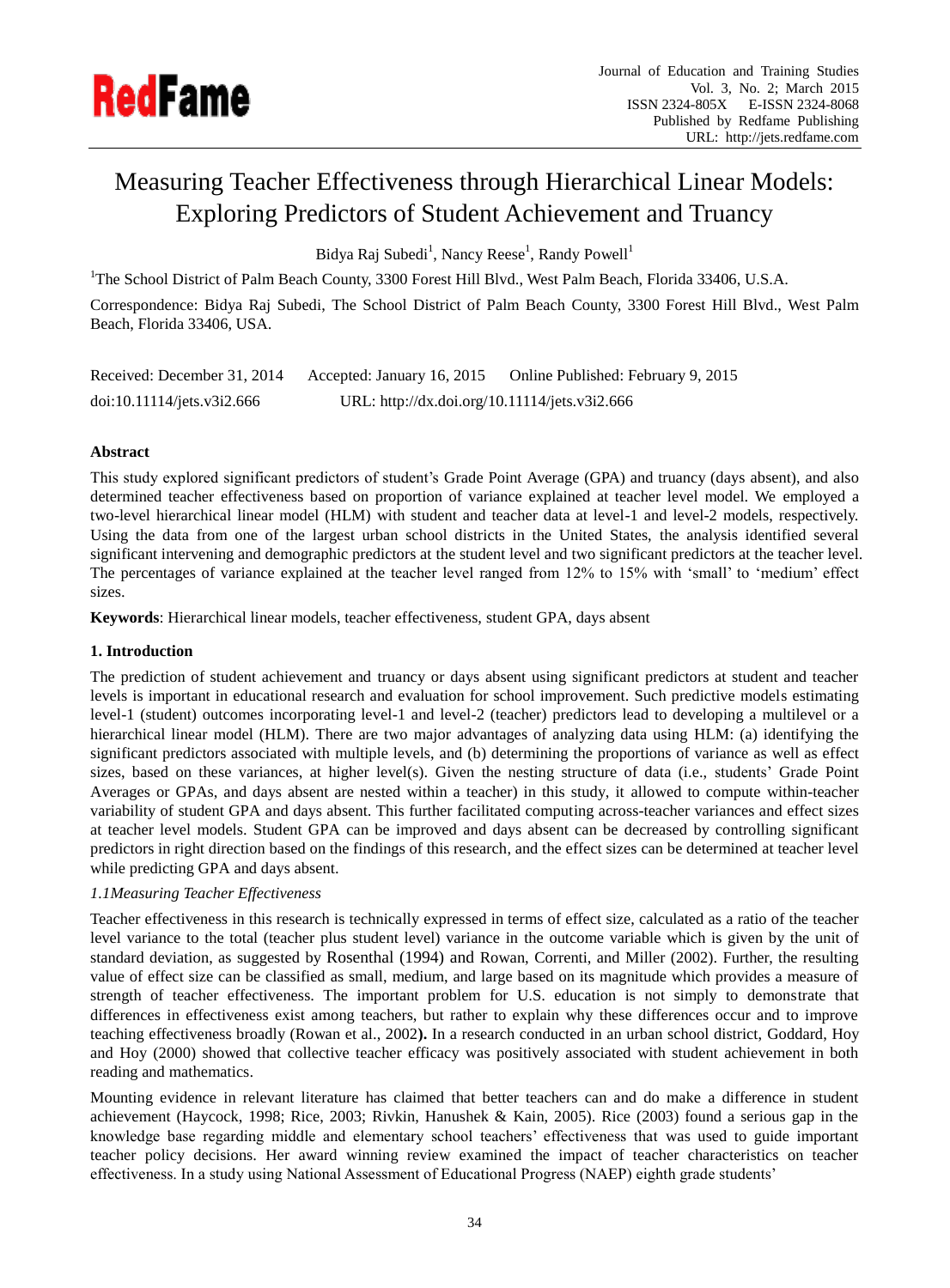mathematics achievement results, Wenglinsky (2002) suggested that teachers can contribute as much to student learning in mathematics as the students themselves.

In a multilevel study measuring teacher effectiveness, Nye, Konstantopoulos and Hedges (2004) found a substantial relation of teacher experience with student achievement gains and a larger teacher effect variance in low socioeconomic status (SES) schools than in high SES schools. In Tennessee Value-Added study System (TVAAS), Sanders, [Wright,](http://link.springer.com/search?facet-author=%22William+L.+Sanders%22)  and Horn (1997) reported that teacher effects were dominant factors affecting student academic gain while the classroom context variables of heterogeneity among students and class sizes influenced relatively little on academic gain. The final model that measured the teacher effectiveness in this study used several potential student and teacher level predictors in level-1 and level-2 models, respectively. Raudenbush and Bryk (2002) and Subedi (2005) suggested the selection of the final (conditional) model based on incorporating significant predictors, adequate proportion of variance explained, and desirable estimates of reliability.

#### *1.2 Intervention Recording in HSGI Schools, and Predicting Student Achievement and Truancy*

This study used the Intervention Recording (IR) data from HSGI program to predict student GPA and days absent with a multilevel modeling approach. The HSGI program has been implemented in four low-performing high schools in the School District of Palm Beach County (SDPBC) since Fiscal Year (FY) 2011 through federal (United States Department of Education) grant-funding. The purpose of the HSGI program is to increase graduation rates and decrease dropout rates in the project high schools. The HSGI school-based graduation coaches and other staff have been engaged in schools for several student-oriented activities including reporting IR data on intervening variables to improve student achievement and truancy. The graduation coaches reported IR data throughout FY2014 for those students who participated in the HSGI intervention program. At the end of summer 2014, the IR data were re-coded to numeric intervening variables in order to predict student GPA and days absent. In addition, important demographic predictors at the student level and two possible potential predictors at the teacher level were also included in our predictive models.

We reviewed the previous studies which addressed the positive relationship between student achievement and graduation (e.g., Finn, Gerber & Boyd-Zaharias, 2005; Silver, Saunders & Zarate, 2008; Subedi & Howard, 2013). Finn et al. (2005) found that the both reading and mathematics achievement in K–3 were significantly, positively related to the likelihood of graduating from high school. Further, Subedi and Howard (2013) found a significant positive effect of student reading and mathematics achievement on high school graduation for at-risk students. We also reviewed studies with results of positive correlation between student days absent and dropout (Cabus & Witte, 2014; Goldberg, 1999; [Weitzman,](http://pediatrics.aappublications.org/search?author1=Michael+Weitzman&sortspec=date&submit=Submit) [Lorraine, L](http://pediatrics.aappublications.org/search?author1=Lorraine+V.+Klerman&sortspec=date&submit=Submit)amb, Menary, Alpert, 1982). In a recent research, Cabus & Witte (2014) evidenced that the risk of truants (absentees) to leave school early before the end of the compulsory education age (dropouts) increased with as much as 37.4 percent. In a study of high school students, Goldberg (1999) found that chronic truancy (absenteeism) typically preceded dropout and truancy occurred primarily as a group activity. Further, [Weitzman](http://pediatrics.aappublications.org/search?author1=Michael+Weitzman&sortspec=date&submit=Submit) et al. (1982) reported that children who were frequently or persistently absent from school tended to perform poorly in school and were likely to drop out before graduation from high school. In a study conducted by Utah Education Policy Center (2012), it was reported that a student with chronically absent in any year, starting in the  $8<sup>th</sup>$  grade, was 7.4 times more likely to drop out of school than a student not with chronically absent during any of those years.

## *1.3 Selecting Relevant Predictors of Student Achievement and Truancy*

Previous studies have provided sufficient grounds for incorporating student and teacher level predictors in the models to predict student achievement (GPA) and truancy (days absent). Elliot and Harackiewicz (1994) contended that individuals low in achievement orientation displayed the highest levels of intrinsic motivation when provided with mastery-focused goals. Further, the research by Christophel (1990) revealed significant relationships between learning and both immediacy and motivation. Using a national data set, Croninger and Lee (2001) indicated that students who came from socially disadvantaged backgrounds and who had academic difficulties found guidance and assistance from teachers especially helpful. The students are seen as having a proactive rather than a reactive role in generating and using feedback with profound implications for the way in which teachers organize assessments and support learning (Nicol & Macfarlane‐Dick, 2006). Several studies documented the crucial role of language minority and reported the negative impact of English language learners (ELL) on student academic outcome (Abedi & Gandara, 2006; Mosqueda, 2010; Subedi & Howard, 2013).

There has been an important role of parent collaboration in school academic activities. The school-related activities at home had the strongest relationship with academic achievement and parents' involvement in school activities had a moderate effect on reading achievement (Sui-Chu & Douglas, 1996). Previous research regarding credit recovery revealed that early failure in schools often translated into poorer later performance in society (Roderick & Camburn, 1999) and Credit Lab Program at the District level in one of the largest urban district showed that grade 11 Program (group) students had consistently higher graduation rates than those of the comparison group (School District of Palm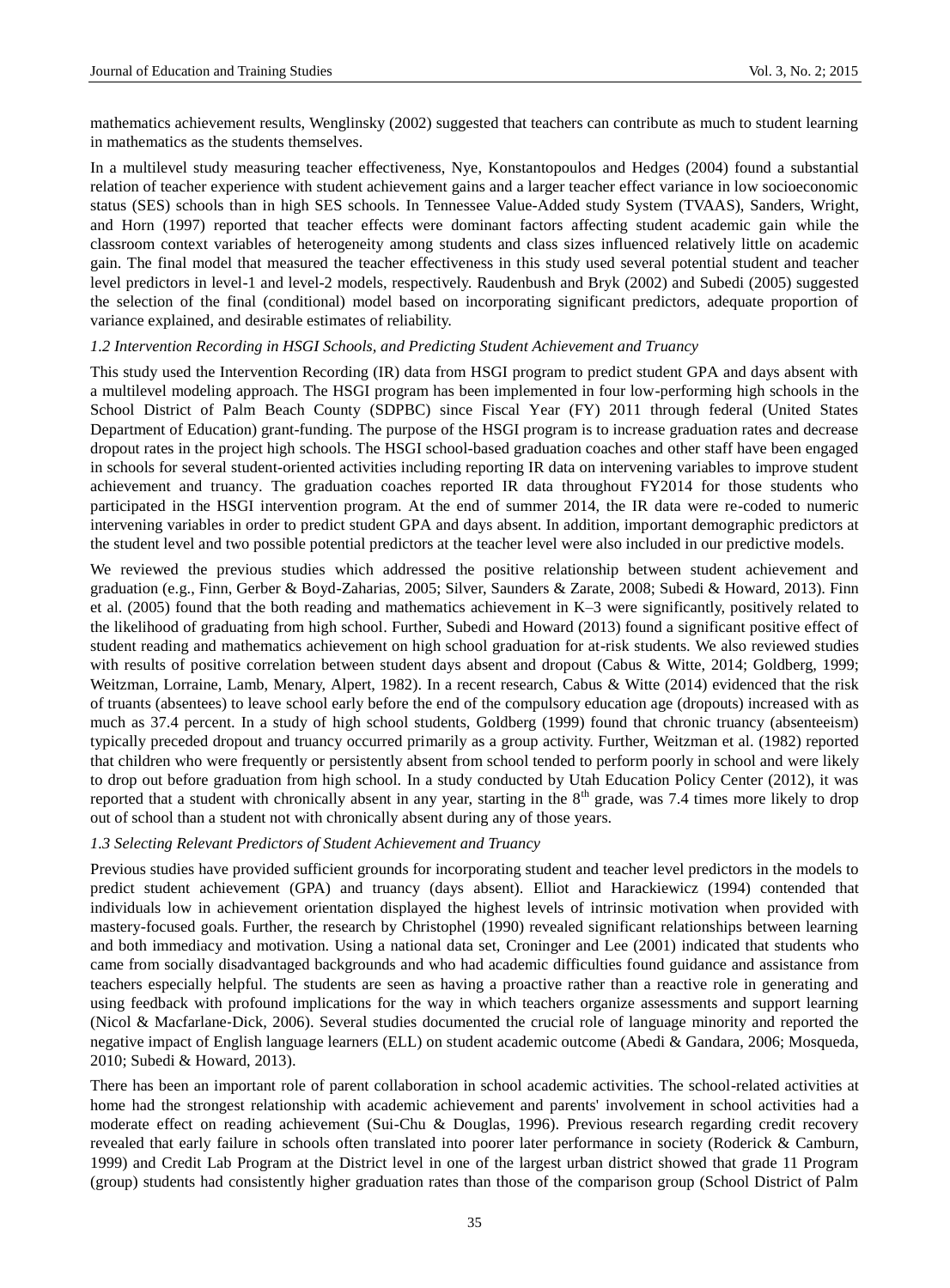Beach County, 2006). Henderson and Mapp (2002) found strong and steadily growing evidence that families can improve their children's academic performance in school and they (families) had a major impact on student's attendance and behavior. They also reported that children at risk of failure or poor performance can profit from the extra support that engaged families as well as communities and students would benefit if schools supported parents in helping children at home and in guiding their educational career.

Since student truancy is a strong correlate of dropout, we have reviewed several previous studies that identified predictors of school dropouts. Based on the national dropout study, [National Center for Education Statistics](http://nces.ed.gov/) (2014) reported that each year from 1990 to 2012, the status dropout rate was lower for White students than for Black and Hispanic students. Rumberger (1995) found the significant effect of Hispanic status of students on dropout. He mentioned that Black students were much more likely than other ethnic groups to live in single-parent families, while Hispanic students were much more likely to be first generation (immigrant) or second generation immigrants to live in non-English-speaking households. Fernandez, Paulsenand [Hirano-Nakanishi](http://www.sciencedirect.com/science/article/pii/0049089X89900021) (1989) found that much of the difference in dropout rates observed between Hispanics and non-Hispanic Whites was due to variations in average background characteristics. The linguistic complexity of assessment tools may lower LEP (limited English proficiency) student performance in areas with greater language demand (Abedi, 2004). Subedi and Howard (2013) found a negative effect of English language learners (ELL) on high school student's graduation.

Moreover, relevant studies have addressed the effect of teacher's educational degree and experience on student achievement (Monk, 1994; Goldhaber & Brewer, 1998; Subedi, Swan & Hynes, 2011). The extent to which a student's teacher knows about what he or she is teaching has significant effect on pupils' learning gains (Monk, 1994). Further, Goldhaber and Brewer (1998) noted that rewards for additional experience and degrees can produce substantial impact. Subedi, Swan, and Hynes (2011) found a positive effect of teacher experience on student achievement.

# **2. Methods**

# *2.1 Data*

The study used 1,004 students nested within 53 teachers from an intervention program in HSGI schools. The intervention recorded data obtained by school-based graduation coaches was coded numerically for further analysis. The outcome variables and several demographic predictors were collected from the SDPBC database. All the variables in this study were collected for grades 9 through 12 at the end of school year 2013-2014.

## *2.2 Outcome Variables and Predictors*

## 2.2.1 Outcome Variables

This study used two outcome variables which are: (i) Student GPA, and (ii) Days absent. The student GPA is an overall GPA for all courses taken by a student during school year 2013-2014. The days absent variable is computed as the sum of days absent for each student at the end of school year 2013-2014.

## 2.2.2 Student Level Predictors

The student level intervening predictors, applied for participating students by the help of graduation coaches, are as follows. (i) Data chat,(ii) ACT and SAT preparation, (iii) Goal setting, (iv) Graduation planning, (v) Progress check, (vi) Academic assistance, (vii) Social personal activities, (viii) Credit recovery, (ix) Motivational support, and (x) Parent contact. The student level academic and demographic predictors are (i) Fall algebra EOC (End Of Course) scores, (ii) English language learner (ELL) status, (iii) Black student status, and (iv) Hispanic student status. The academic predictor, i.e., fall algebra EOC scores, is a continuous ranging from 325 to 421 for the students participating in this study and all other student level predictors are dichotomous (coded as 0 and 1). The descriptions for all intervening predictors are given in the Endnote section.

## 2.2.3 Teacher Level Predictors

The teacher level predictors used in the analysis are (i) Teacher's education level (i.e., teacher's degree), and (ii) Years of experience. Teacher's education level is a dichotomous variable which is classified as an advanced degree (masters and Ph.D.) coded as 1 and a non-advanced degree (bachelor degree and below) which is coded as 0. Teacher's experience is a continuous predictor expressed in number of years (taught by a teacher) which ranged from 0 to 43 years.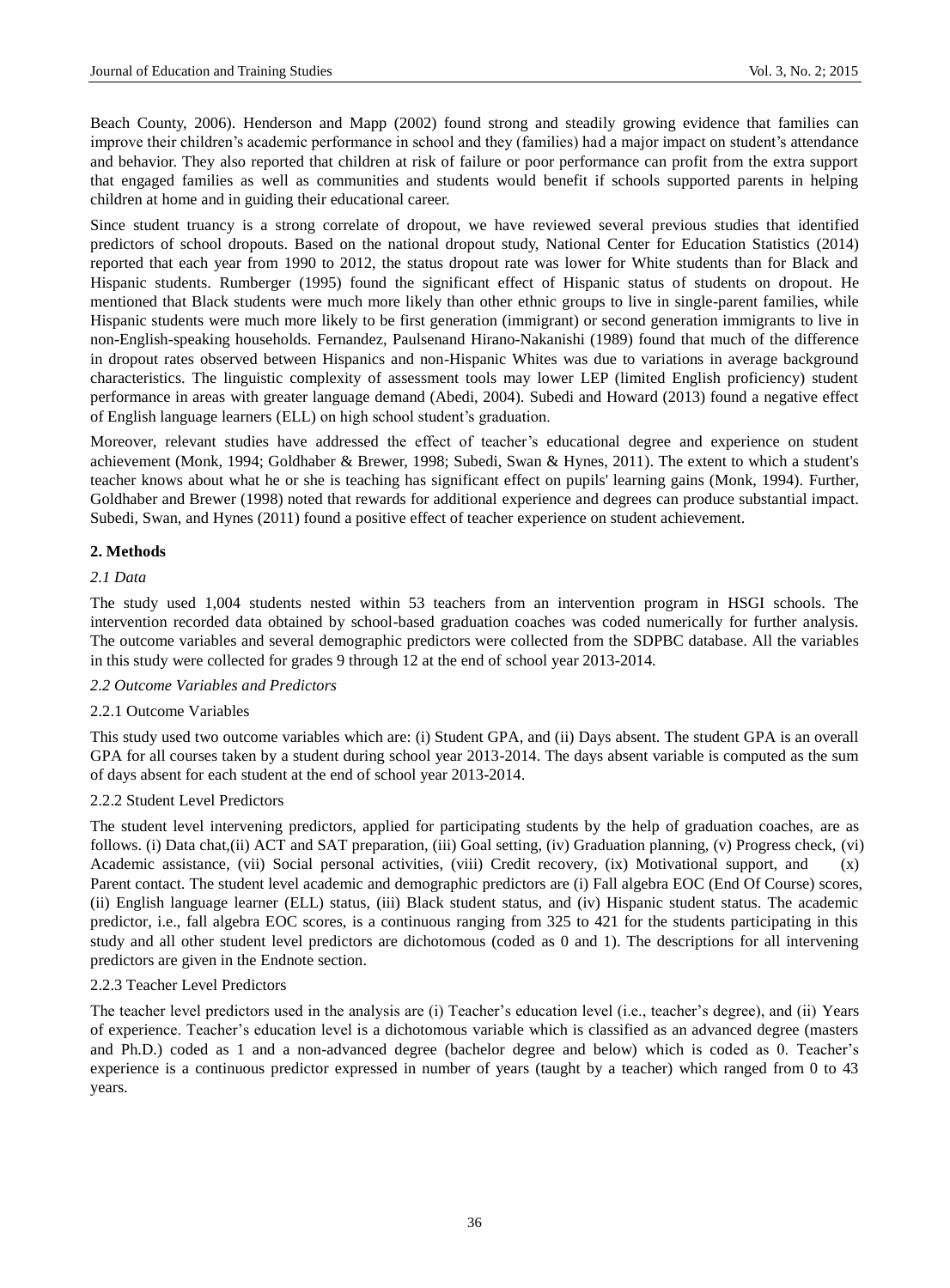#### *2.3 Research Questions*

The following research questions are answered through this study.

(a) What are the significant student and teacher level predictors of student GPA (achievement) and days absent (truancy)?

(b) What are the proportions of variance explained and d-type effect sizes at teacher level models for predicting student GPA and days absent?

#### *2.4 Statistical Models and Analysis*

This study employed a two-level HLM where student and teacher variables are incorporated in level-1 and level-2 models, respectively. Student GPA and days absent are predicted using level-1 and level-2 predictors through conditional models. The models in which we incorporate all possible significant predictors in both levels are known as conditional models. Since the students are not placed within teachers' classrooms randomly, and student and teacher level predictors incorporated in two separate models provide better estimates of variance and predictors' effects, our best choice of statistical design to measure the effects of teacher and student level predictors involves the HLM technique. According to many researchers, HLM can provide an appropriate framework for this type of analysis (Goldstein, 1995; Morris & Normand, 1992; Raudenbush & Bryk, 2002; Subedi, 2005).

We developed two-level conditional models for predicting GPA and days absent. The level-1 conditional model can be expressed by the following equation for  $i<sup>th</sup>$  student nested in  $j<sup>th</sup>$  teacher for predicting student GPA.

$$
(GPA)_{ij} = \beta_{0j} + \beta_{1j} (ACADASSIST)_{ij} + \beta_{2j} (CREDRECOV)_{ij} + \beta_{3j} (GOALSETTING)_{ij} + \beta_{4j} (GRADPLAN)_{ij} + \beta_{5j} (MOTIVSUP)_{ij} + \beta_{6j} (PARENTCONTACT)_{ij} + \beta_{7j} (ELL)_{ij} + \beta_{8j} (ALGEOCSCORE)_{ij} + r_{ij}
$$
\n(1)

where  $\beta_{0j}$  is the intercept,  $\beta_{1j}$ through  $\beta_{8j}$  are slopes or effects of respective level-1 predictors, and the term r<sub>ij</sub> is the random effect (or residual) for student i nested in teacher j.

The level-2 conditional model at teacher level is formulated as follows for predicting level-1 coefficients.

$$
\beta_{0j} = \gamma_{00} + \gamma_{01} (EDLEVEL)_j + \gamma_{02} (YRSEXP)_j + u_{0j}
$$
\n
$$
\beta_{1j} = \gamma_{10} + u_{1j}
$$
\n
$$
\beta_{2j} = \gamma_{20} + \gamma_{21} (EDLEVEL)_j + u_{2j}
$$
\n
$$
\beta_{3j} = \gamma_{30} + \gamma_{31} (YRSEXP)_j + u_{3j}
$$
\n
$$
\beta_{4j} = \gamma_{40}
$$
\n
$$
\beta_{5j} = \gamma_{50}
$$
\n
$$
\beta_{6j} = \gamma_{60}
$$
\n
$$
\beta_{7j} = \gamma_{70} + u_{7j}
$$
\n
$$
\beta_{8j} = \gamma_{80}
$$
\n(2)

In equation (2), the term  $\gamma_{00}$  represents the predicted average GPA score for a reference student associated with a reference teacher (in this case, we equate the value of all predictors as zero),  $\gamma_{01}$  is the mean GPA difference between those students taught by a teacher who holds an advanced degree and who does not hold an advanced degree,  $\gamma_{02}$  is the effect of teachers' experience on average GPA scores,  $\gamma_{10}$  through  $\gamma_{80}$  represent intercepts associated with respective slopes. The terms  $\gamma_{21}$  and  $\gamma_{31}$  represent slopes, associated with teacher education level and experience, respectively, for predicting the respective effects of credit recovery and goal setting. The error term  $u_{0i}$  is the random effect associated with average GPA and the error terms  $u_{1j}$ ,  $u_{2j}$ ,  $u_{3j}$  and  $u_{7j}$  are the random effects associated with predicting the slopes of academic assistance, credit recovery, goal setting and ELL, respectively.

The level-2 variance terms were deleted from the model if either they were not significant or did not explain more variance in outcome variable after including these random terms in the model. Subedi (2005) suggests the formulation of level-2 conditional models after the evidence of significance of level-2 variance components.

The level-1 model for predicting days absent for  $i<sup>th</sup>$  student nested in  $j<sup>th</sup>$  teacher is formulated as follows.

(Days Absent)<sub>ij</sub>= 
$$
\beta_{0j} + \beta_{1j}
$$
 (ACTSAT)<sub>ij</sub> +  $\beta_{2j}$  (DATACHAT)<sub>ij</sub> +  $\beta_{3j}$  (GRADPLAN)<sub>ij</sub> +

 $\beta_{4j}$  (HISPANIC)<sub>ij</sub>+  $\beta_{5j}$  (ACADASSIST)<sub>ij</sub> +  $\beta_{6j}$  (BLACK)<sub>ij</sub>+ r<sub>ij</sub> (3)

where  $\beta_{0j}$  is the intercept,  $\beta_{1j}$  through  $\beta_{6j}$  are slopes or effects of respective predictors, and the term  $r_{ij}$  is the random effect for student i nested in teacher j.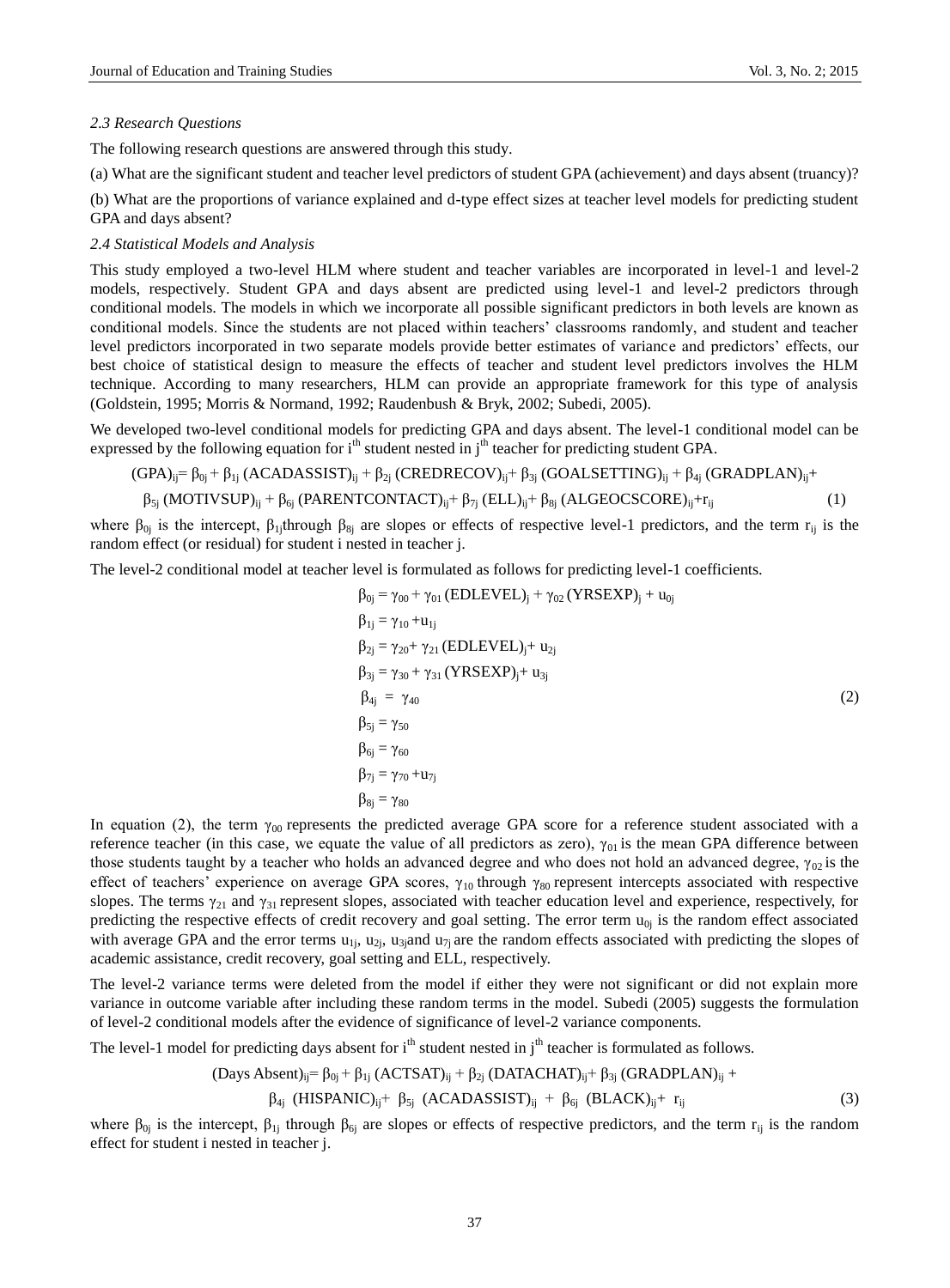The level-2 conditional model at teacher level is formulated as follows for predicting level-1 coefficients.

$$
\beta_{0j} = \gamma_{00} + \gamma_{01} (EDLEVEL)_j + \gamma_{02} (YRSEXP)_j + u_{0j}
$$
  
\n
$$
\beta_{1j} = \gamma_{10}
$$
  
\n
$$
\beta_{2j} = \gamma_{20}
$$
  
\n
$$
\beta_{3j} = \gamma_{30} + u_{3j}
$$
  
\n
$$
\beta_{4j} = \gamma_{40}
$$
  
\n
$$
\beta_{5j} = \gamma_{50} + \gamma_{51} (EDLEVEL)_j + u_{5j}
$$
  
\n
$$
\beta_{6j} = \gamma_{60} + \gamma_{61} (YRSEXP)_j + u_{6j}
$$
 (4)

In equation (4), the term  $\gamma_{00}$  represents the predicted average days absent for a reference student associated with a reference teacher,  $γ_{01}$  is the mean days absent difference between those students taught by a teacher who holds an advanced degree and who does not hold an advanced degree,  $\gamma_{02}$  is the effect of teachers' experience on average student days absent,  $\gamma_{10}$  through  $\gamma_{60}$  represent intercepts associated with respective slopes. The terms  $\gamma_{51}$  and  $\gamma_{61}$  represent slopes, associated with teacher education level and experience, respectively, for predicting the respective effects of academic assistance and Black student status. The error term  $u_{0i}$  is the random effect associated with average days absent and the error term  $u_{3j}u_{5j}$ , and  $u_{6j}$  are the random effects associated with the slopes of graduation planning, academic assistance, and status of Black student, respectively.

#### *2.5 Computing Proportion of Variance and d-type Effect Size*

The estimation of random effects (teacher-to-teacher variance) and fixed effects (student and teacher level predictors' effects) are performed using PROC MIXED procedure in SAS (Singer, 1998). Research question (a) is answered by estimating fixed effects (γs) and assessing p-values associated with the estimated slopes. Research question (b) is addressed by estimating  $u_{0i}$  in equations (2) and (4) that provide variance estimations and, consequently, the proportions of variance explained. Analogous to Rowan et al. (2002) formula, the d-type effect sizes for teacher level model is computed using the following formula.

 $d = \sqrt{(Variance in outcome variable lying among teachers) / \sqrt{(Total student + teacher)} }$ 

$$
variance in student outcome variable) \tag{5}
$$

The classification of d-type effect sizes is considered as given by Rowan et al. (2002) which reported between .39 to .45 as "medium", below .39 as "small", and larger or equal to .46 as "large".

#### **3. Results**

Table 1 provides the descriptive statistics for outcome variables, GPA and days absent with mean (and standard deviation) 2.6 (0.8) and 1.2 (3.4), respectively. Table 2 reports the fixed effect estimates, standard errors, and p-values associated with significant predictors for predicting student GPA. Note that we have reported only significant predictors in the result tables. The results showed that the ELL and teacher's education level are found significant at .0001 and .001 levels, respectively. Further, academic assistance, credit recovery, algebra EOC scores are found significant at .01 level. The predictors, goal setting, graduation planning, motivational support, parent contact, and teacher experience are found significant at .05 significance level. The interactions effects of teacher's education level with credit recovery and teacher experience with goal setting are found significant at .01 level. The ELL showed a negative effect and all other predictors had positive effects on GPA.

Table 3 provides the effect estimates, standard errors, and p-values associated with significant predictors for predicting days absent. The result showed that the effect of ACT and SAT preparation is found significant at .001. The effects of data chat, graduation planning, and Hispanic status of a student are found significant at .01 level and the effect of teacher education level is found significant at .05 level. Further, the interaction effect of teacher experience with Black student status is found significant at .0001 and interaction of teacher education level with academic assistance (for student) is found significant at .01 level.

Table 4 provides the percentages of variance explained and d-type effect sizes for predicting GPA and days absent. The variance explained is found 12.4% and 15% for predicting GPA and days absent, respectively. The effect sizes are found 0.35 (small) and 0.39 (medium) for predicting GPA and days absent, respectively.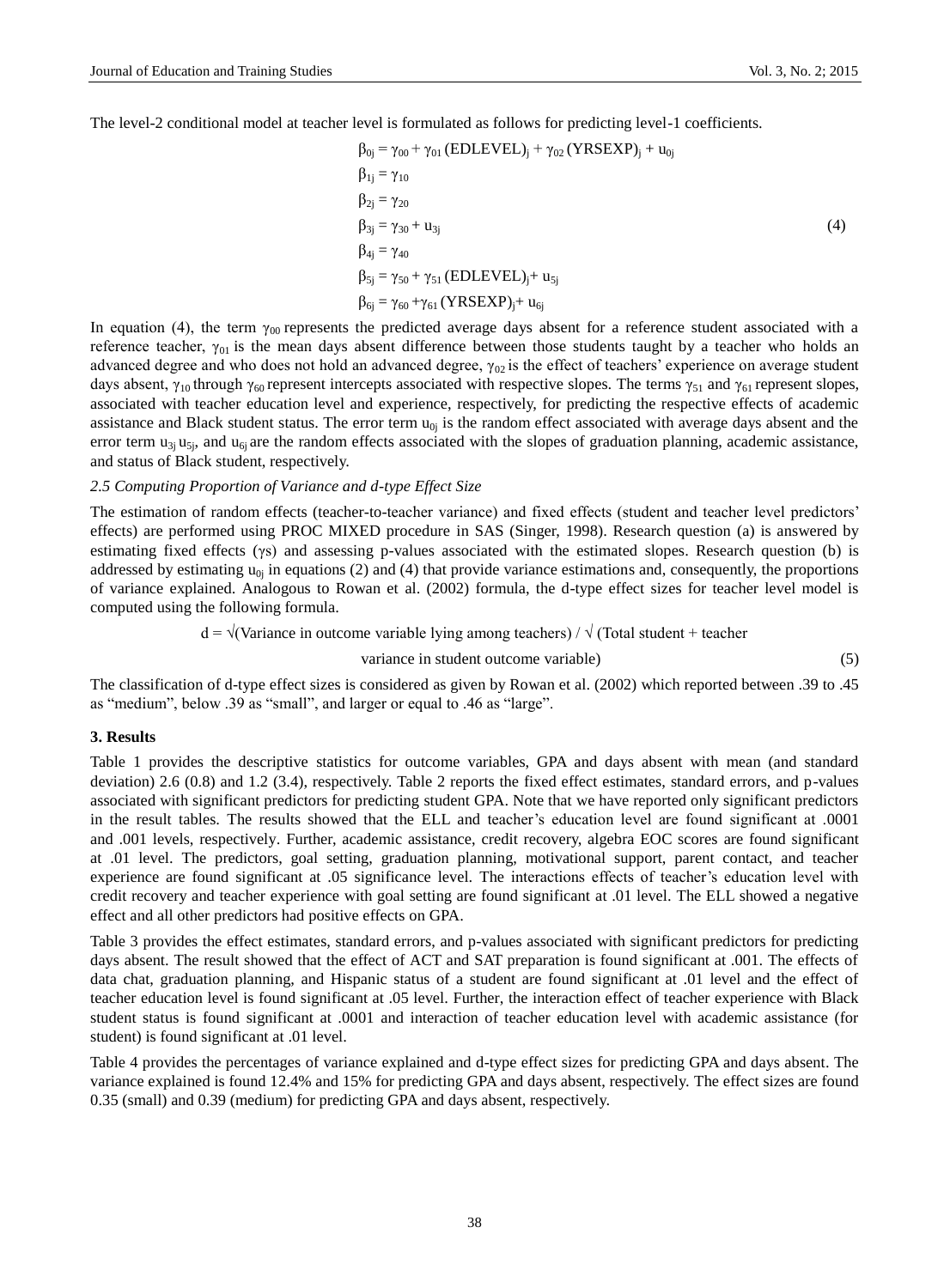#### Table 1. Descriptive Statistics of Outcome Variables

| Outcome Variable                      |             | Mean | Standard<br>Deviation | Minimum Maximum |
|---------------------------------------|-------------|------|-----------------------|-----------------|
| Grade point average $(GPA)$ 1,004 2.6 |             |      | 0.8                   |                 |
| Days absent                           | $1.004$ 1.2 |      | 3.4                   | 35.0            |

Table 2. Effect Estimates, Standard Errors, and p-Values of Predictors Predicting GPA

| Predictor                       | Effect<br>Estimate | <b>Standard Error</b> | p-Value |
|---------------------------------|--------------------|-----------------------|---------|
| Academic assistance             | 0.44               | 0.157                 | 0.0084  |
| Credit recovery                 | 0.99               | 0.281                 | 0.0012  |
| Goal setting                    | 0.66               | 0.283                 | 0.0247  |
| Graduation planning             | 0.59               | 0.230                 | 0.0139  |
| Motivational support            | 0.76               | 0.352                 | 0.0387  |
| Parent contact                  | 1.05               | 0.459                 | 0.0290  |
| ELL                             | $-0.85$            | 0.138                 | < .0001 |
| Algebra EOC score               | 0.01               | 0.004                 | 0.0015  |
| Teacher's education level (TEL) | 0.28               | 0.077                 | 0.0009  |
| Teacher experience (TE)         | 0.19               | 0.081                 | 0.0216  |
| TEL x Credit recovery           | 0.39               | 0.114                 | 0.0016  |
| TE x Goal setting               | 0.05               | 0.017                 | 0.0063  |

Table 3. Effect Estimates, Standard Errors, and p-Values of Predictors Predicting Truancy or Days Absent

| Predictor                       | Effect<br>Estimate | Standard | p-Value |  |
|---------------------------------|--------------------|----------|---------|--|
|                                 |                    | Error    |         |  |
| ACT and SAT preparation         | $-6.47$            | 1.586    | 0.0002  |  |
| Data chat                       | $-1.43$            | 0.506    | 0.0070  |  |
| Graduation planning             | $-1.19$            | 0.403    | 0.0049  |  |
| Hispanic                        | $-1.26$            | 0.429    | 0.0052  |  |
| Teacher's education level (TEL) | $-0.02$            | 0.007    | 0.0157  |  |
| TEL x Academic assistance       | $-0.49$            | 0.210    | 0.0094  |  |
| Teacher experience x Black      | $-1.02$            | 0.201    | < .0001 |  |

Table 4. Percentages of Variance and Effect Sizes for Teacher Level Model Predicting GPA and Days Absent

| Outcome Variable          | Percentage of Variance | d-type<br><b>Effect Size</b> |
|---------------------------|------------------------|------------------------------|
| Grade Point Average (GPA) | 12.4%                  | 0.35                         |
| Days Absent               | 15.0%                  | 0.39                         |

#### **4. Discussion**

This study identified several significant student and teacher level predictors of student GPA and truancy by employing a two-level HLM. We found several significant intervening predictors of GPA such as academic assistance, goal setting, and motivational support. This finding supports the perspectives that students who have had academic difficulties in the past find guidance and assistance from teachers especially helpful (Croninger & Lee, 2001) and individuals low in achievement orientation displayed the highest levels of intrinsic motivation when provided with mastery-focused goals (Elliot & Harackiewicz, 1994). The finding is also consistent with the previous research by Christophel (1990) that revealed significant relationship between student learning and motivation. Thus, the student achievement can be increased when the teachers constantly care for students' academic activities, assist in pupil's goal setting, and genuinely motivate the students to learn and achieve better. The results showed that continuous actions from graduation coaches by contacting students' parents asking to monitor their children's academic tasks helped in increasing student's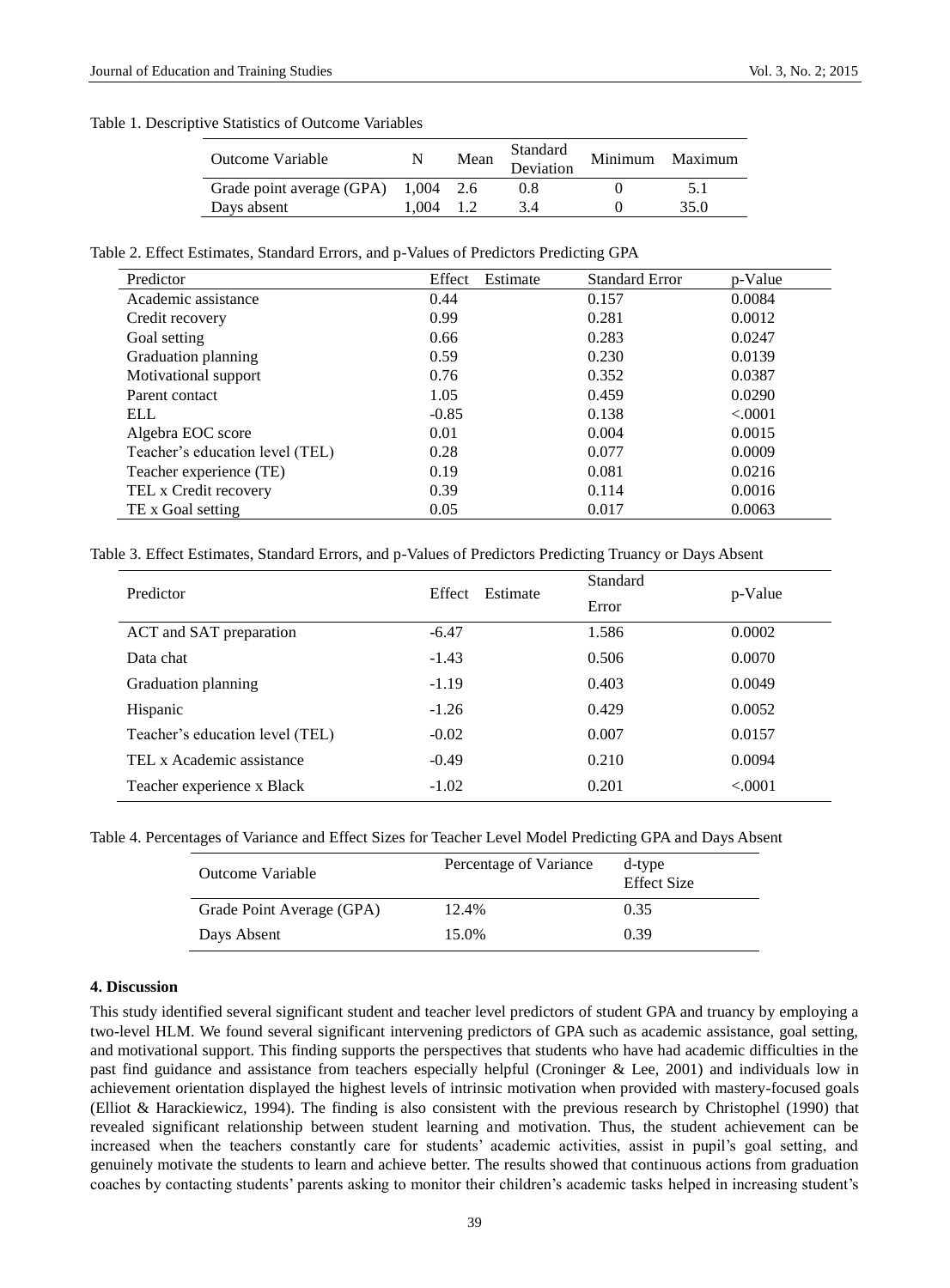GPA. This finding also supports the result of the study by Henderson and Mapp (2002) that the families can improve their children's academic performance in school and the school-related activities at home had the strongest relationship with academic achievement (Sui-Chu & Douglas; 1996). This implies that constant parent-teacher communication with necessary and genuine concerns play an important role in managing and improving student's learning activities. The real challenge for school teachers and administrators is to explore the innovative, efficient, and productive methods of parent-teacher communication through the understanding of both parties. Further, we observed a significant positive effect of credit recovery on student GPA which supports the previous investigation in SDPBC that grade 11 Credit Lab Program students had consistently higher graduation rates than those of the comparison group (School District of Palm Beach County, 2006).

This research simultaneously investigated the influence of the student's ELL status and found a strong negative effect on student achievement. This finding has echoed with the previous studies on ELL some of which revealed that language minority (LM) students were more likely to live in poverty, attend underperforming schools, have little knowledge of U.S. school systems and, as a result, many entered school with content knowledge far behind their language majority counterparts (Abedi & Gandara, 2006). Some others revealed that language minority students were likely to be placed in low-level courses according to English language proficiency (Callahan, 2005; Mosqueda, 2010) and there was found a significant negative effect of ELL on student's graduation status (Subedi & Howard, 2013). Based on this finding, it can be argued that schools can increase student achievement by decreasing the percentage of ELL students by providing English language instruction for these students in extended school hours. These findings reveal important policy implications in terms of increasing student achievement. The administrative leadership at policy-making levels should be aware of the related evidence generated in this study.

This study also predicted truancy or days absent of high school students incorporating several student and teacher level predictors in the model. The significant negative effects on truancy due to ACT and SAT preparation, data chat and graduation planning suggest that school teachers and administrators focus on engaging and preparing the students for future plan of graduation and college readiness tests to improve student attendance rates. Further, we found that the status of Hispanic student was a significant predictor of days absent. The study result of predicting truancy, a strong correlate of dropout, was consistent with the finding by Rumberger (1995) that showed a significant effect of Hispanic student's status on dropout rates.

The study also explored significant teacher level predictors for predicting student GPA and truancy. The result showed a significant positive effect of teacher experience on student GPA which supported previous findings of Rockoff (2004) as well as Subedi, Swan and Hynes (2011). This implies that the school and district administrators should recruit and retain (more) experienced teachers in order to improve student achievement. Further, the significant effect of teacher advanced degree (education level) in increasing GPA and decreasing truancy demands for school and district authorities recruiting and retaining teachers with advanced academic degrees (master or Ph.D.) in high schools in order to improve student achievement and attendance.

## **5. Conclusions**

This study employed a two-level HLM with student and teacher variables at level-1 and level-2 models, respectively. We identified significant predictors of student GPA and truancy or days absent. We also determined teacher effectiveness based on the proportions of variance explained at the teacher level model. This research used the data from HSGI program which included low-performing students in one of the largest urban school districts in the United States.

The research identified several significant intervening and demographic predictors at the student level and teacher education level and experience at the teacher level. The estimated variance components produced the percentages of variance explained at the teacher level ranging from 12% to 15%. The d-type effect sizes based on variance explained at the teacher level models ranged from 0.35 (small) to 0.39 (medium) for predicting student GPA and days absent, respectively.

This study would benefit school districts and the states for teacher and school effectiveness research as well as evaluation purposes. First, given the significance of individual predictors' impacts and cross-level interaction effects on GPA and days absent, the results will provide beneficial assistance to the school districts and state educational evaluators in improving student achievement as well as attendance and increasing teacher effectiveness for school reforms. Second, this study has established an empirical model using sophisticated multilevel approach in order to measure the teacher effectiveness by predicting student achievement and truancy.

#### *5.1. Limitation and Recommendation for Future Research*

This study is limited to small sample of low-performing students in one of the largest urban school districts in Florida, U.S.A. We suggest that future research cover larger sample size including more schools and also compare the results of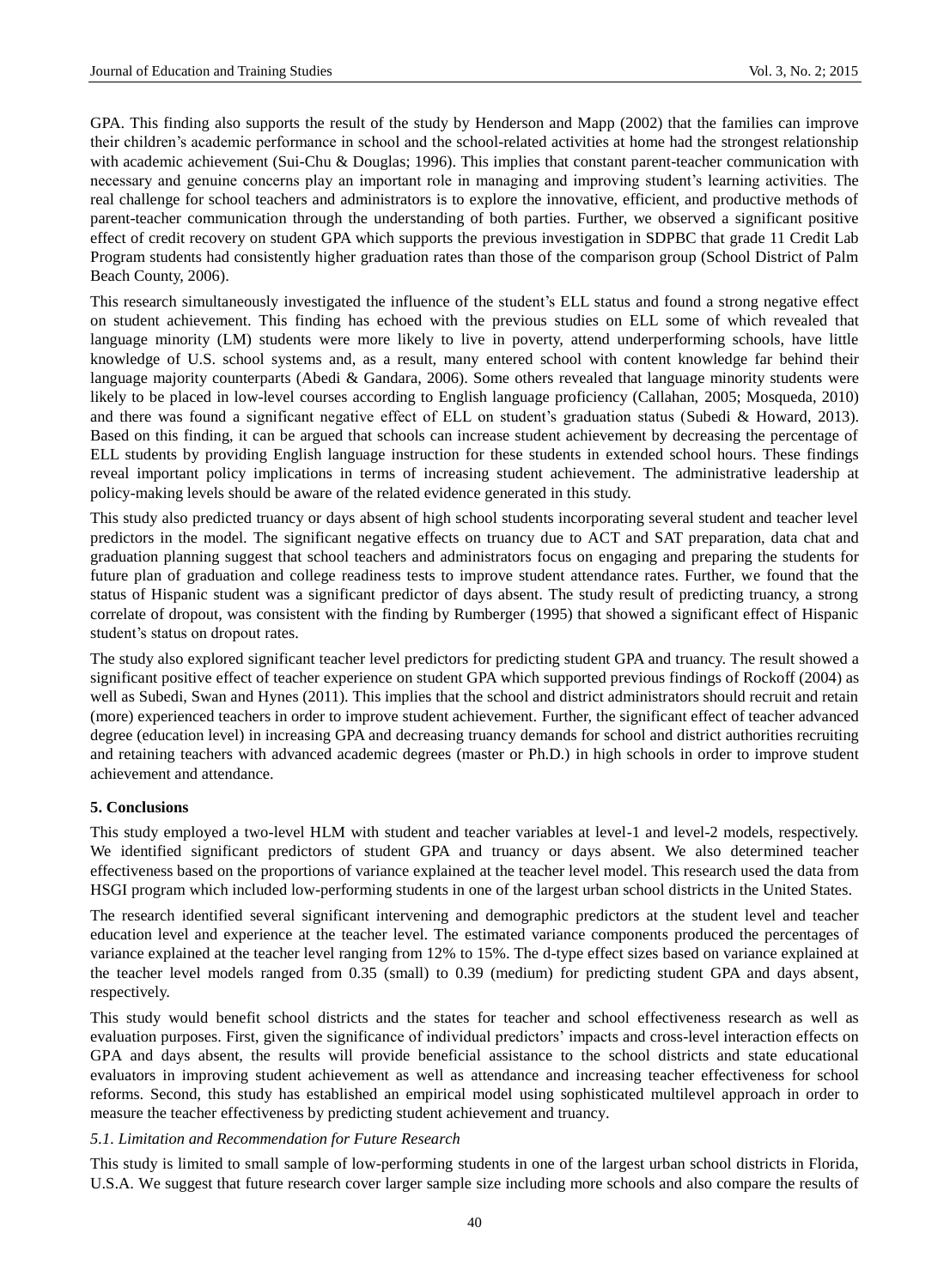low-performing and high-performing student groups. The future researchers may extend the analysis to three-level HLM incorporating the school level data in level-3 model in order to calculate and report school effectiveness.

#### **References**

- Abedi, J., & Gandara, P. (2006). Performance of English language learners as a subgroup in large-scale assessment: Interaction of research and policy. *Educational Measurement: Issues and Practice*, *25*(4), 36–46. http://dx.doi.org/10.1111/j.1745-3992.2006.00077.x
- Abedi, J. (2004). The No Child Left Behind Act and English language learners: Assessment and accountability issues. *Educational Researcher*, *33*(1), 4-14. http://dx.doi.org/10.3102/0013189X033001004
- Cabus, S. J., & Witte K. D. (2014). *Does unauthorized school absenteeism accelerates the dropout decision? Evidence from a Bayesian duration model*. Tier Working Paper Series, Universiteit Van Amsterdam. http://www.tierweb.nl/assets/files/UM/Working%20papers/TIER%20WP%2014-16.pdf
- Callahan, R. M. (2005). Tracking and high school English learners: Limiting opportunity to learn. *American Educational Research Journal*, *42*(2), 305–328. http://dx.doi.org/10.3102/00028312042002305
- Christophel, D. M. (1990). The relationships among teacher immediacy behaviors, student motivation, and learning. *Communication Education*, 39(4), 323-340. http://dx.doi.org/10.1080/03634529009378813
- Croninger, R. G., & Lee, V. E. (2001). Social capital and dropping out of high school: Benefits to at-risk students of teachers' support and guidance. *Teachers College Record*, *103*(4), 548-581. http://dx.doi.org/10.1111/0161-4681.00127
- Darling-Hammond, L. (2000). Teacher quality and student achievement: A review of state policy evidence. *Education Policy Analysis Achieves*, *8*(1), 1-44. http://epaa.asu.edu/ojs/article/view/392/515
- Elliot, A. J., & Harackiewicz, J. M. (1994). Goal setting, achievement orientation, and intrinsic motivation: A mediational analysis. *Journal of Personality and Social Psychology*, *66*(5), 968-980. http://dx.doi.org/10.1037/0022-3514.66.5.968
- Fernandez, [R. M,](http://www.sciencedirect.com/science/article/pii/0049089X89900021) Paulsen, R., & [Hirano-Nakanishi,](http://www.sciencedirect.com/science/article/pii/0049089X89900021) M. (1989). Dropping out among Hispanic youth. *[Social Science](http://www.sciencedirect.com/science/journal/0049089X)  [Research](http://www.sciencedirect.com/science/journal/0049089X)*[, 18\(1\)](http://www.sciencedirect.com/science/journal/0049089X/18/1), 21–52. http://dx.doi.org/10.1016/0049-089X(89)90002-1
- Finn, J. D., Gerber, S. B., & Boyd-Zaharias, J. (2005). Small classes in the early grades, academic achievement, and graduating from high school. *Journal of Educational Psychology*, 97(2), 214–223. http://dx.doi.org/10.1037/0022-0663.97.2.214
- Goddard, R. D., Hoy, [W. K.,](http://aer.sagepub.com/search?author1=Wayne+K.+Hoy&sortspec=date&submit=Submit) & Hoy, [A. W. \(](http://aer.sagepub.com/search?author1=Anita+Woolfolk+Hoy&sortspec=date&submit=Submit)2000). Collective teacher efficacy: Its meaning, measure, and impact on student achievement. *American Educational Research Journal*, *37*(2), 479-507. http://dx.doi.org/10.3102/00028312037002479
- Goldberg, M. E. (1999). Truancy and dropout among Cambodian students: Results from a comprehensive high school. *Children Schools*, 21 (1), 49-63. http://dx.doi.org/10.1093/cs/21.1.49
- Goldhaber, D., & Brewer, D. (1998). Why should we reward degrees for teachers? *Phi Delta Kappan*, *80*, 134-138.
- Goldstein, H. (1995). *Multilevel statistical models* (second edition). New York: John Wiley.
- Haycock, K. (1998). *Good teaching matters*. How well-qualified teachers can close the gap. *Thinking K-16, 3,* 1-14. Washington DC: The Education Trust.
- Henderson, A. T., & Mapp, K. L. (2002). *A new wave of evidence: The impact of school, family, and community connections on student achievement*. Austin, TX: Southwest Educational Development Laboratory.
- Monk, D. H. (1994). Subject area preparation of secondary mathematics and science teachers and student achievement. *Economics of Education Review*, 13, 125-145. http://dx.doi.org/10.1016/0272-7757(94)90003-5
- Morris, C., & Normand, S. (1992). Hierarchical models for combining information and for meta-analysis. *Bayesian Statistics*, *4*, 321-344.
- Mosqueda, E. (2010). Compounding inequalities: English proficiency and tracking and their relation to mathematics performance among Latina/o secondary school youth. *Journal of Urban Mathematics Education*, *3*(1), 57–81.
- [National Center for Education Statistics](http://nces.ed.gov/) (2014). *The condition of education*. [Institute of Education Sciences,](http://ies.ed.gov/) [U.S.](http://www.ed.gov/)  [Department of Education.](http://www.ed.gov/)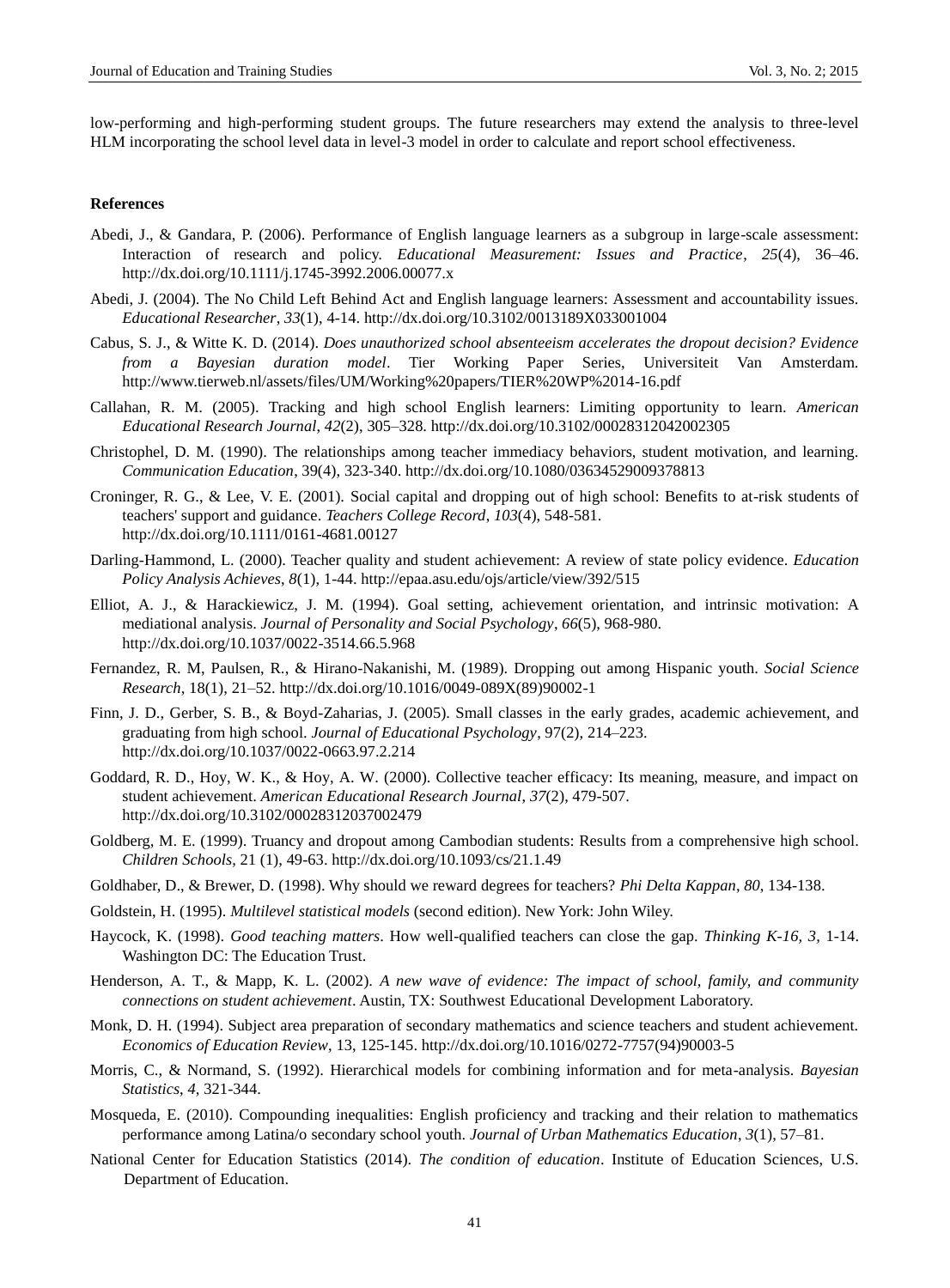- Nicol, D. J., & Macfarlane-Dick, D. (2006). Formative assessment and self-regulated learning: a model and seven principles of good feedback practice. *Studies in Higher Education*, *31*, 199-218. http://dx.doi.org/10.1080/03075070600572090
- Nye, B., Konstantopoulos, S., & Hedges, L. V. (2004). How large are teacher effects? *Educational Evaluation and Policy Analysis*, *26*(3), 237-257. http://dx.doi.org/10.3102/01623737026003237
- Raudenbush, S. W., & Bryk, A. (2002). *Hierarchical linear models in social and behavioral research: Applications and data analysis methods* (second edition). Newbury Park, CA: Sage.
- Rice, J. K. (2003). *Teacher quality*: *Understanding the effectiveness of teacher attributes*. Chicago: Spencer Foundation.
- Rivkin, S. G., Hanushek, E. A., & Kain, J. F. (2005).Teachers, schools, and academic achievement. *Econometrica*, *73*(2), 417-458. http://dx.doi.org/10.1111/j.1468-0262.2005.00584.x
- Rockoff, J. E. (2004). The impact of individual teachers on student achievement: Evidence from panel data. *American Economic Review*, 94(2), 247-252.
- Roderick, M., & Camburn, E. (1999). Roderick risk and recovery from course failure in the early years of high school. *American Educational Research Journal*, *36*(2), 303-343. http://dx.doi.org/10.3102/00028312036002303
- Rosenthal, R. (1994). *Parametric measures of effect size*. In H. Cooper & L. V. Hedges (Eds.), The handbook of research synthesis. New York: Russell Sage Foundation.
- Rowan, B., Correnti, R., & Miller, R. R. (2002). What large-scale, survey research tells us about teacher effects on student achievement: Insights from the "Prospects" study of elementary schools. *Teachers College Record*, 104(8), 1525–1567.
- Rumberger, R. W. (1995). Dropping out of middle school: A multilevel analysis of students and schools. *American Educational Research Journal*, *32*(3), 583-625. http://dx.doi.org/10.3102/00028312032003583
- Sanders, [W. L., Wright, S. P., &](http://link.springer.com/search?facet-author=%22William+L.+Sanders%22) Horn, [S. P. \(](http://link.springer.com/search?facet-author=%22Sandra+P.+Horn%22)1997). Teacher and classroom context effects on student achievement: Implications for teacher evaluation. *[Journal of Personnel Evaluation in Education](http://link.springer.com/journal/11092)*, *11*(1), 57-67. http://dx.doi.org/10.1023/A:1007999204543
- School District of Palm Beach County (SDPBC, 2006). *FY2006 evaluation of the credit recovery option - Credit lab program*. An Evaluation Report. West Palm Beach, FL: SDPBC. http://www.palmbeachschools.org/dre/documents/credit\_recovery\_merge\_with\_Bookmarks.pdf
- Silver D., Saunders M., & Zarate E. (2008).*What factors predict high school graduation in the Los Angeles Unified School District*. Los Angeles, CA: California Dropout Research Project Report #14, University of California.
- Singer, J. D. (1998). Using SAS PROC MIXED to fit multilevel models, hierarchical models, and individual growth models. *Journal of Educational and Behavioral Statistics, 24*, 323-355. http://dx.doi.org/10.2307/1165280
- Subedi, B. R., Howard, M. (2013).Predicting high school graduation and dropout for at-risk students: A multilevel approach to measure school effectiveness. *Advances in Education, 2*(1), 11-17. http://www.researchpub.org/journal/ae/number/vol2-no1/vol2-no1-2.pdf
- Subedi, B. R., Swan, B., Hynes, M. C. (2011). Are school factors important for measuring teacher effectiveness? A multilevel technique to predict student gains through a value-added approach. *Educational Research International*, 2011. http://dx.doi.org/10.1155/2011/532737
- Subedi, B. R. (2005). *A Demonstration of three-level hierarchical generalized linear model applied to educational research.* An unpublished doctoral dissertation. Florida State University, Tallahassee, Florida.
- Sui-Chu, E. H., & Douglas, J. (1996). Effects of parental involvement on eighth-grade achievement. *Sociology of Education*, *69*(2), 126-141. http://dx.doi.org/10.2307/2112802
- Utah Education Policy Center (2012).*Research brief: Chronic absenteeism*. Utah: University of Utah, Utah Education Policy Center. http://www.utahdataalliance.org/downloads/ChronicAbsenteeismResearchBrief.pdf
- [Weitzman,](http://pediatrics.aappublications.org/search?author1=Michael+Weitzman&sortspec=date&submit=Submit) M., Lorraine, K. V., Lamb, [G.,](http://pediatrics.aappublications.org/search?author1=George+Lamb&sortspec=date&submit=Submit) Menary, [J.,](http://pediatrics.aappublications.org/search?author1=Jean+Menary&sortspec=date&submit=Submit) & Alpert, J. [J. \(](http://pediatrics.aappublications.org/search?author1=Joel+J.+Alpert&sortspec=date&submit=Submit)1982). School Absence: A problem for the pediatrician. *Pediatrics*, *69*(6), 739 -746.
- Wenglinsky, H. (2002). How schools matter: The link between teacher classroom practices and student academic performance. *Educational Policy Analysis Archives, 10*(12), 1-30. http://epaa.asu.edu/ojs/article/view/291/417